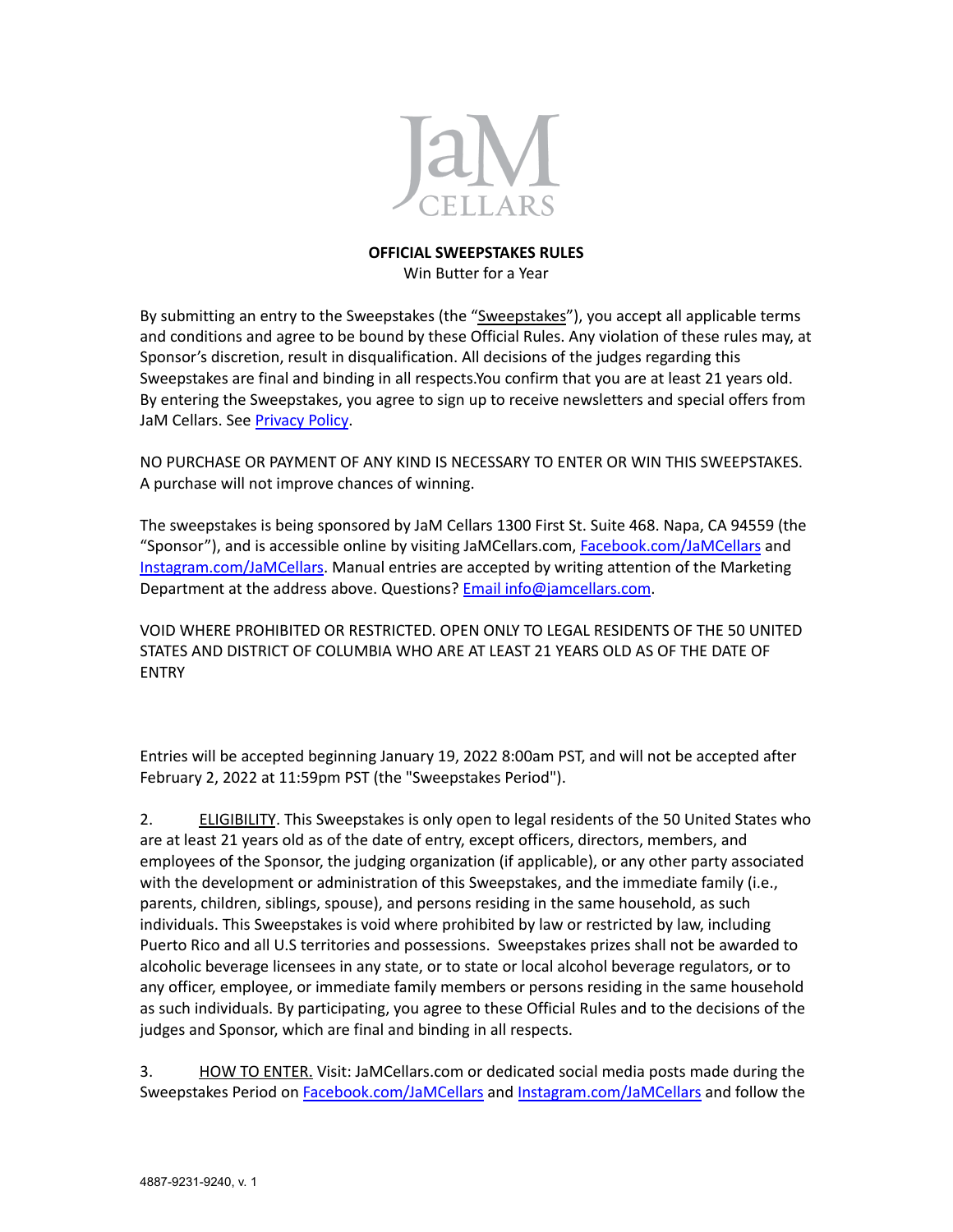instructions to enter with an email, mailing address, first name and last name. Alternatively, you may send a letter to Sponsor at: JaM Cellars, Attn: Marketing Department, 1300 First St. Suite 468. Napa, CA 94559 with this information referencing the Sweepstakes. Limit: One entry per person during the Sweepstakes Period. All entrant information, including e-mail addresses, is subject to the **[Privacy](https://www.jamcellars.com/Legal/Privacy-Policy) Policy** of Sponsor. Submitting more than one entry will subject you to disqualification from the Sweepstakes.

4. WINNER SELECTION AND NOTIFICATION. Winner selection will be conducted by random drawing from all eligible entries and potential winner will be notified via email. Drawing will take place on Thursday, February 3, 2022 at 10am PST (the "Drawing Date"). If a potential winner: (i) cannot be contacted; (ii) does not respond within 24 hours from the date the Sponsor first tries to notify him/her; (iii) fails to return the Consent and Release as specified in Rule 9; (iv) refuses the prize; and/or (v) the prize or prize notification is returned as undeliverable, such potential winner forfeits all rights to win the Sweepstakes, and an alternate potential winner may be selected. Upon contacting a potential winner and determining that he/she has met all eligibility requirements of the Sweepstakes, including, without limitation, the execution of required waivers, publicity and liability releases and disclaimers, and, at Sponsor's discretion, successful completion of a background check, such individual will be declared the "winner" of the Sweepstakes.

5. PRIZE DESCRIPTION AND REDEMPTION CONDITIONS. There will be one (1) winner drawn and selected at random to receive the prize package with an approximate retail value of \$2,657.

- One (1) Grand Prize Package to include:
	- o One (1) \$2,304 pre-paid Instacart Gift card
	- o One (1) Yeti Cooler (\$339)
	- o Two (2) Pairs of Butter Chardonnay Sunglasses (\$4)
	- o Two (2) Pairs of Govino logo glasses (\$6)
	- o Two (2) Butter Coozies (\$4)

Sponsor is not responsible for any expenses outside of what is listed and shipping to one address. Sponsor is not responsible for late, lost, stolen, damaged, delayed, or undelivered prizes.

Contents of prize package are subject to change. Prize will be sent to the mailing address provided by the winner by certified mail. P.O. Boxes are not accepted. No substitution, assignment or transfer of the prize is permitted, except by Sponsor, who has the right to substitute a prize with another of comparable or greater value. Prize must be fulfilled within one calendar year of close of sweepstakes. Additional restrictions may apply.

6. TAXES. All federal, state, local, and other taxes on prizes and any other costs and expenses associated with prize acceptance and use not specified herein as being provided, are the sole responsibility of the applicable winner. A 1099 tax form will be issued to any prize winner over \$600.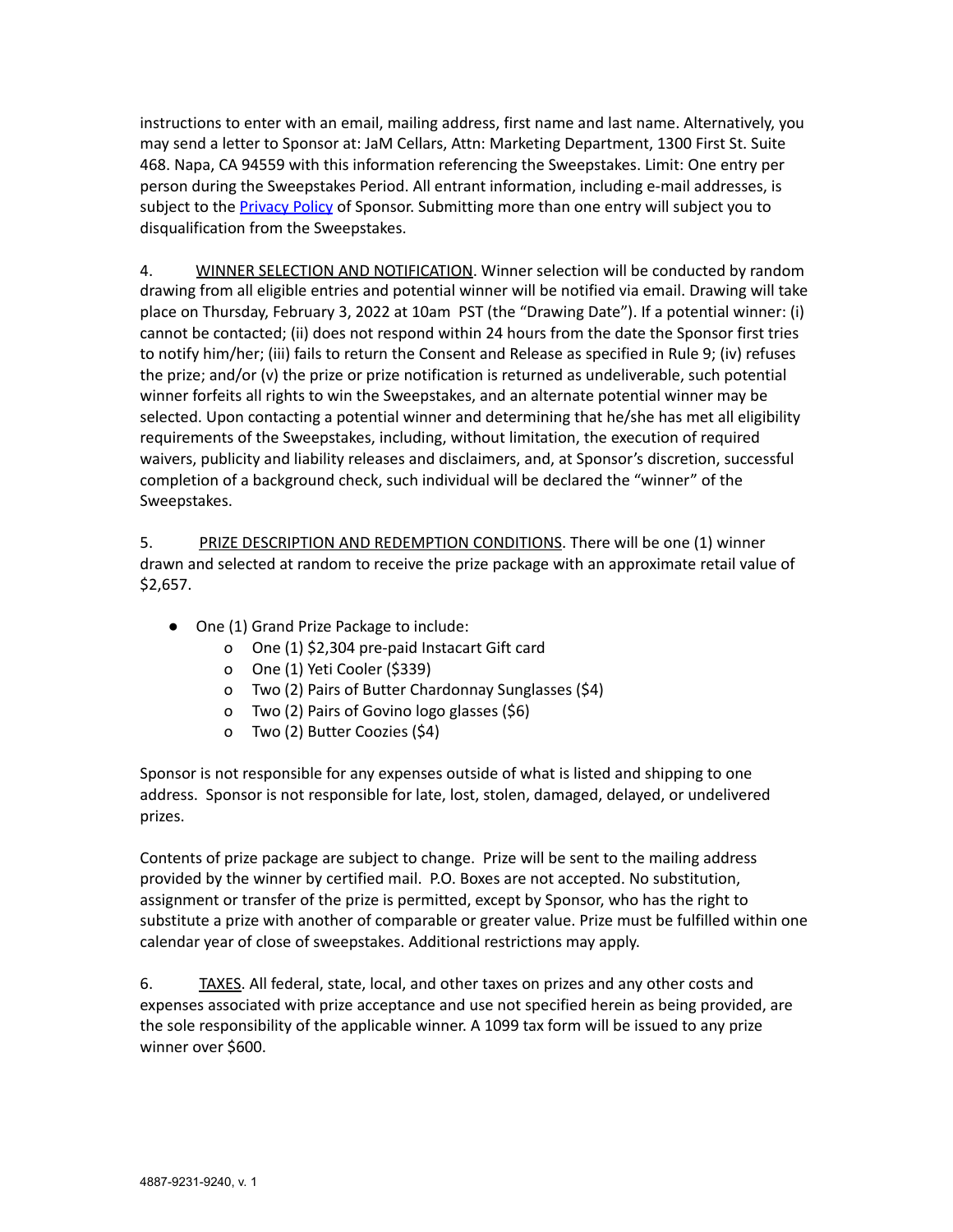7. ODDS OF WINNING. The odds of winning this Sweepstakes depend on the number of eligible entries received.

8. NO PRIZE TRANSFER OR SUBSTITUTION. No prize or any portion thereof is transferable or redeemable for cash, will not be replaced if lost or stolen, and cannot be applied to existing credit balances. Any portion of the prize that is not used is forfeited. No substitutions for prize except by Sponsor, in which case a prize of equal or greater value will be substituted.

9. CONSENT AND RELEASE. By entering the Sweepstakes, each entrant releases and discharges the Sponsor, judging organization (if applicable), and any other party associated with the development, or administration or promotion of this Sweepstakes, their parent, subsidiary, and affiliated entities, and each of their respective officers, directors, members, shareholders, employees, independent contractors, agents, representatives, successors and assigns (collectively, "Sponsor Entities"), from any and all liability whatsoever in connection with this Sweepstakes, including, without limitation, legal claims, costs, injuries, losses or damages, demands or actions of any kind (including, without limitation, personal injuries, death, damage to, loss or destruction or property, rights of publicity or privacy, defamation, or portrayal in a false light) (collectively, "Claims"). Except where prohibited: (i) entry into the Sweepstakes constitutes the consent of the entrant, without further compensation, to use his/her name, likeness, biographical data, and contact information (including any email address provided by entrant) for editorial, advertising, marketing, publicity. (ii) acceptance of a prize constitutes a release by any winner of the Sponsor Entities of any and all Claims in connection with the administration of this Sweepstakes and the use, misuse, or possession of any prize; (iii) any potential winner shall be required to sign an affidavit of eligibility (including social security number)and a liability/publicity release, including a release of any claims for personal injury or otherwise relating in any way to the receipt of the services or the usage of the products awarded through this Sweepstakes; and (iv) if prize involves travel or activities, any potential winner and travel companion (if applicable) may be required to execute releases of the Sponsor from any and all liability with respect to participation in such travel/activities and/or use of the prize. Affidavits and releases must be returned within 24 hours from the date that Sponsor first try to notify the potential winner. Sponsor may conduct a background check to confirm any potential winner's eligibility and compliance with these rules. By entering, you agree to cooperate reasonably with any such background check. If the prize includes participation in any public event(s) or publicity, or if Sponsor Entities intend to publicize the winner in any way, and if a background check reveals that a potential winner has engaged in conduct that could damage the reputation or business of any of the Sponsor Entities, as determined by Sponsor in its discretion, the potential winner may be disqualified, and the prize may be awarded to an alternate winner.

10. DISCLAIMERS. (i) Sponsor not responsible for entries that are lost, late, misdirected, incorrect, garbled, or incompletely received, for any reason, including by reason of hardware, software, browser, or network failure, malfunction, congestion, or incompatibility at Sponsor's servers or elsewhere. In the event of a dispute, entries will be deemed submitted by the authorized account holder of the e-mail address submitted at the time of entry. "Authorized account holder" is defined as the natural person who is assigned to an e-mail address by an Internet Access Provider, online service provider, or other organization (e.g., business, educational institute) that is responsible for assigning e-mail addresses for the domain associated with the submitted e-mail address.(ii) Sponsor, in its sole discretion, reserves the right to disqualify any person tampering with the entry process or the operation of the web site or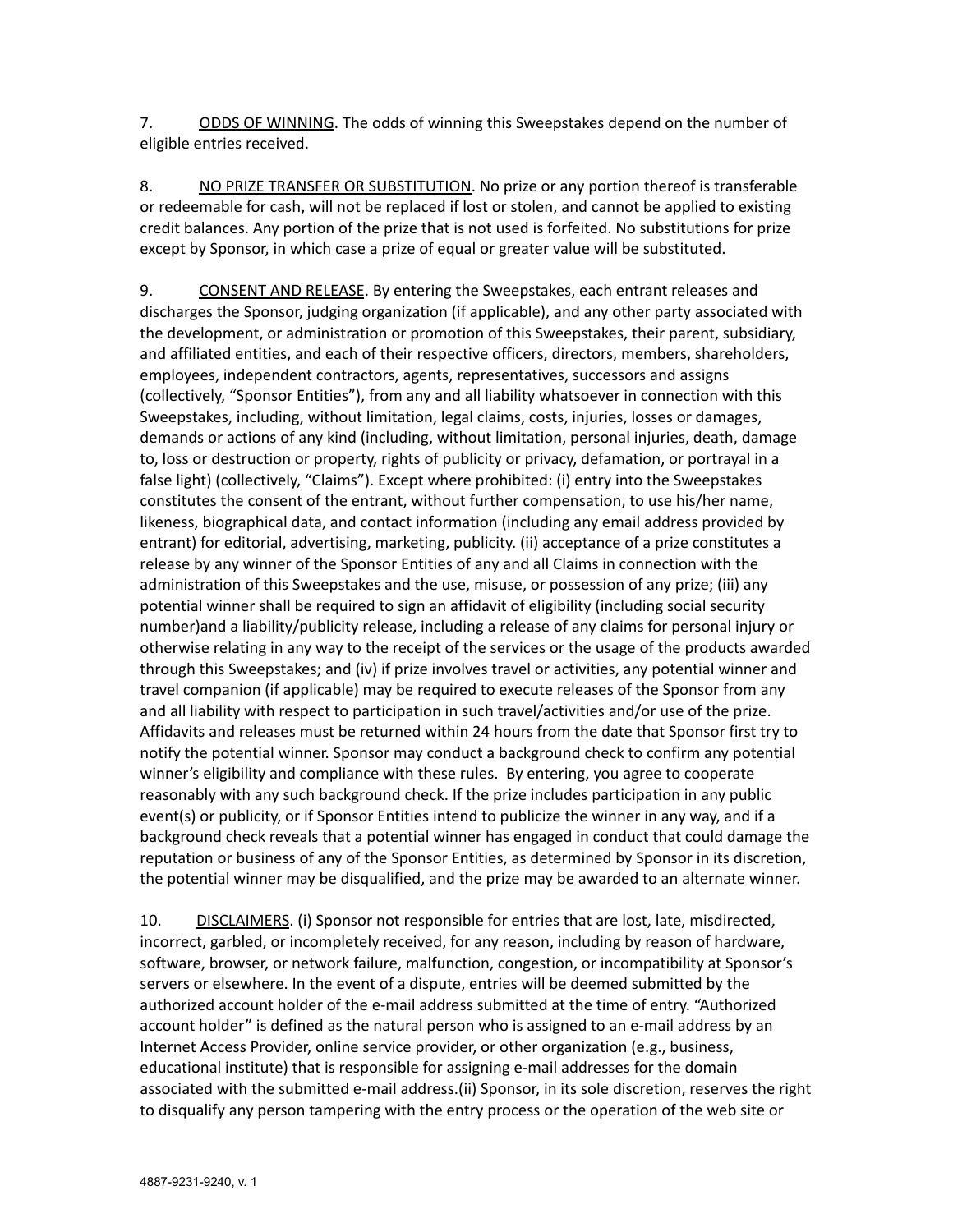other wise attempting to undermine the legitimate operation of the Sweepstakes. Moreover, use of bots or other automated processes to enter is prohibited and may result in disqualification at the sole discretion of Sponsor. (iii) Sponsor further reserves the right to cancel, terminate or modify the Sweepstakes if it is not capable of completion as planned, including by reason of infection by computer virus, bugs, tampering, unauthorized intervention, force majeure or technical failures of any sort. (iv) Sponsor Entities are not responsible for errors in the administration or fulfillment of this Sweepstakes, including without limitation mechanical, human, printing, distribution or production errors, and may cancel, terminate or modify this Sweepstakes based upon such error at its sole discretion without liability. In no event will Sponsor be responsible for awarding more than the number of prizes specified in these rules. (v) In the event this Sweepstakes is cancelled or terminated, pursuant to sub paragraph (iii) or (iv), Sponsor, in its sole discretion, may elect to hold a random drawing from among all eligible entries received up to the date of discontinuance for any or all of the prizes offered herein. (vi) SPONSOR ENTITIES MAKE NO WARRANTIES, REPRESENTATIONS OR GUARANTEES, EXPRESS OR IMPLIED, IN FACT OR IN LAW, AS REGARDS THIS SWEEPSTAKES OR THE MERCHANT ABILITY, QUALITY OR FITNESS FOR A PARTICULAR PURPOSE REGARDING ANY PRIZE OR ANY COMPONENT OF ANY PRIZE. (vii) CAUTION: ANY ATTEMPT BY AN ENTRANT TO DELIBERATELY DAMAGE THE WEBSITE OR UNDERMINE THE LEGITIMATE OPERATION OF THIS SWEEPSTAKES MAY BE A VIOLATION OF CRIMINAL AND/OR CIVIL LAWS, AND SHOULD SUCH AN ATTEMPT BE MADE, SPONSOR RESERVES THE RIGHT TO SEEK REMEDIES AND DAMAGES (INCLUDING WITH OUT LIMITATION ATTORNEYS' FEES) FROM ANY SUCH ENTRANT TO THE FULLEST EXTENT OF THE LAW, INCLUDING CRIMINAL PROSECUTION. (viii) The value(s) of the prize(s) set forth above represent Sponsor's good faith determination of the approximate retail value(s) thereof; the actual fair market value(s) as ultimately determined by Sponsor are final and binding and cannot be challenged or appealed. In the event the stated approximate retail value(s) of a prize is more than the actual fair market value of that prize, the difference will not be awarded in cash or otherwise. No substitution or compensation will be given for any portion of the prize that is not used.

11. APPLICABLE LAWS AND JURISDICTION. This Sweepstakes is subject to all applicable federal, state, and local laws and regulations. Issues concerning the construction, validity, interpretation and enforceability of these Official Rules shall be governed by the laws of the State of California, without regard to any principles of conflict of laws. All disputes arising out of or connected with this Sweepstakes will be resolved individually, and without resort to class action, exclusively by a state or federal court located in San Francisco, California. Should there be a conflict between the laws of the State of California and any other laws, the conflict will be resolved in favor of the laws of the State of California. To the extent permitted by applicable law, all judgments or awards shall be limited to actual out-of-pocket damages (excluding attorneys' fees) associated with participation in this Sweepstakes and shall not include any indirect, punitive, incidental and/or consequential damages.

12. WINNER LIST. For a list containing the name of the winner(s), send a self-addressed stamped envelope specifying the month you would like the winner list for within six (6) months of the month's Drawing Date, to: Winner List, JaM Cellars 1300 First St. Suite 468, Napa, CA 94559

13. SOCIAL MEDIA DISCLOSURE AND PRIVACY POLICY: This Sweepstakes is in no way sponsored, endorsed, administered by, or associated with any social media platform used to